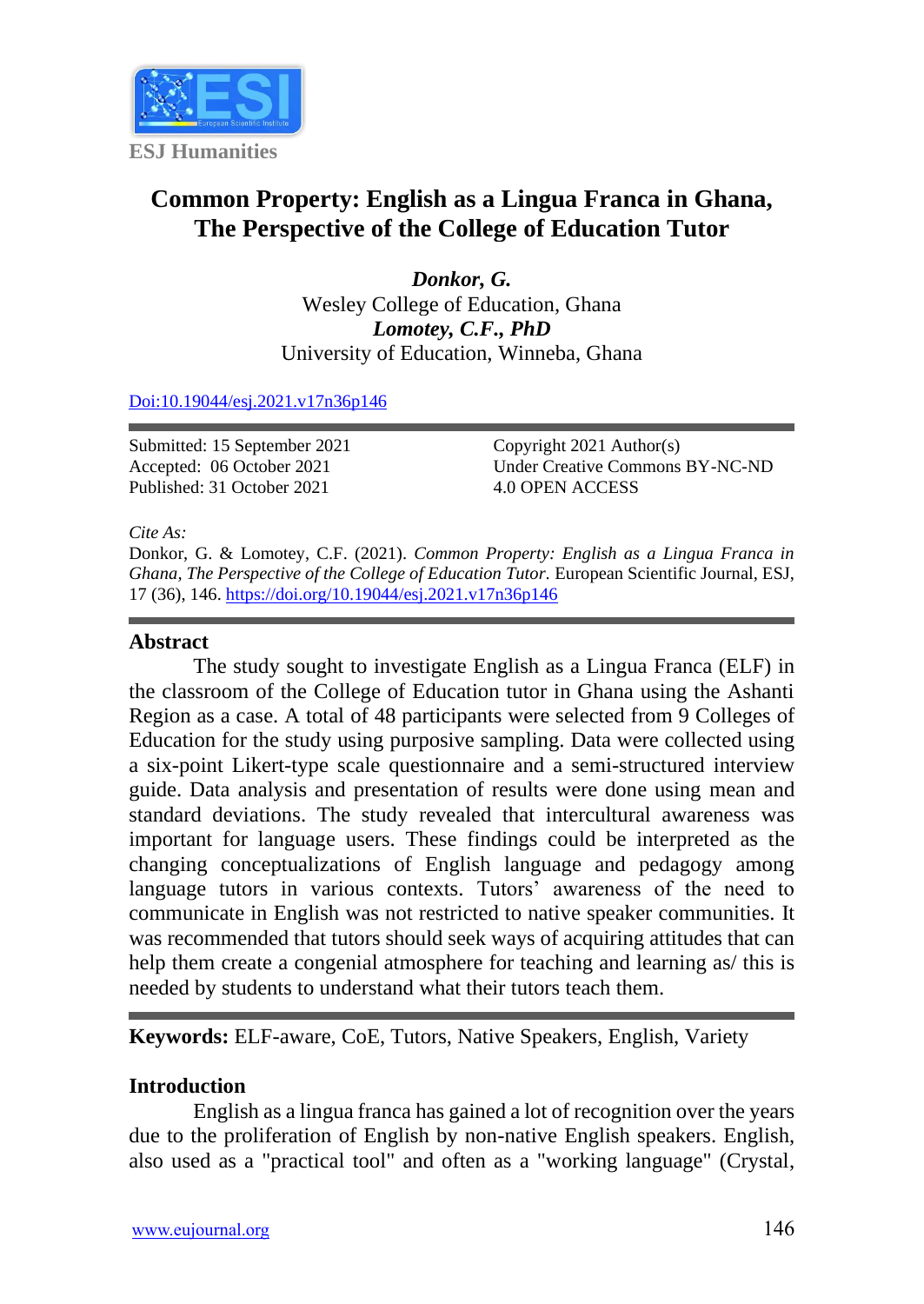2003, p.426), has arisen as a lingua franca used by millions of people to participate in conversations with each other. Today, we live in an integrated globalized environment (a global village) where the number of non-native English speakers exceeds the number of native speakers (Crystal, 2003, p.426). Seidlhofer (2012) observed that, by necessity, the lingua franca does not have native speakers, but that all of its speakers must learn to use it. In describing what ELF is, Firth (1996) describes it as a communication language between individuals who do not share either a shared natural language or a common national culture. ELF analysis is not uncontentious and has been blamed for being conceptually and technically underdeveloped. Contrary to Baker and Jenkins (2015) statement of a consensus over ELF theories as a use of English rather than a possible variety of English, Mortensen (2013) argued that ELF is "often implicitly conceptualized as a bounded object, a particular 'language system' with its own 'characteristic' lexicogrammatical and pragmatic features" (p. 35).

The history of English in Ghana, in particular the initial interaction between the British and the people of Ghana in the 16th century, tells the story of the advent of English as a language of commerce, schooling, government and as a cross-ethnic lingua franca (Adjaye, 2005; Boadi, 1994; Sackey, 1997; Sey, 1973). Sackey (1997) noted that some of these English schools, particularly those in Cape Coast, had survived colonial times due to the extraordinary effort of Philip Quaicoe, who taught his students reading, writing, and learning the Bible. Colonial and missionary language policies have also led to the consolidation of English in the region. Sey (1973), in his groundbreaking dissertation on and through the course of time in Ghanaian English, has experienced tremendous shifts in the history and sociology of Ghana, as well as in the global climate. There is a distinctive Ghanaian variation of English, the point of which was unquestionably expressed by Quarcoo (1994). Beyond morphology and syntax (which are often cited as fields of deviant use), the pragmatic use of English (for example, modes of application) is a clear direction in which non-native varieties can hold sway (Anderson, 2006; Dzameshie, 2001; Keleve, 1995).

It is worth mentioning that the linguistic standard has shifted and that English no longer belongs to a popular variety that has distinctive features at all linguistic stages (phonological, syntactical, lexical and semantics). It is actually a scenario composed of a wide variety of self-evolving varieties used in diverse sociolinguistic environments that are juxtaposed rather than subordinated. As Canagarajah (2005, p. xxiii) points out, "English has gained a life beyond its land of origin, acquiring identity and currency in new geographical and social domains as it is localized for a variety of purposes." Early differences between English varieties worldwide have been codified by Quirk et al (1972), who defined three types of English varieties: varieties in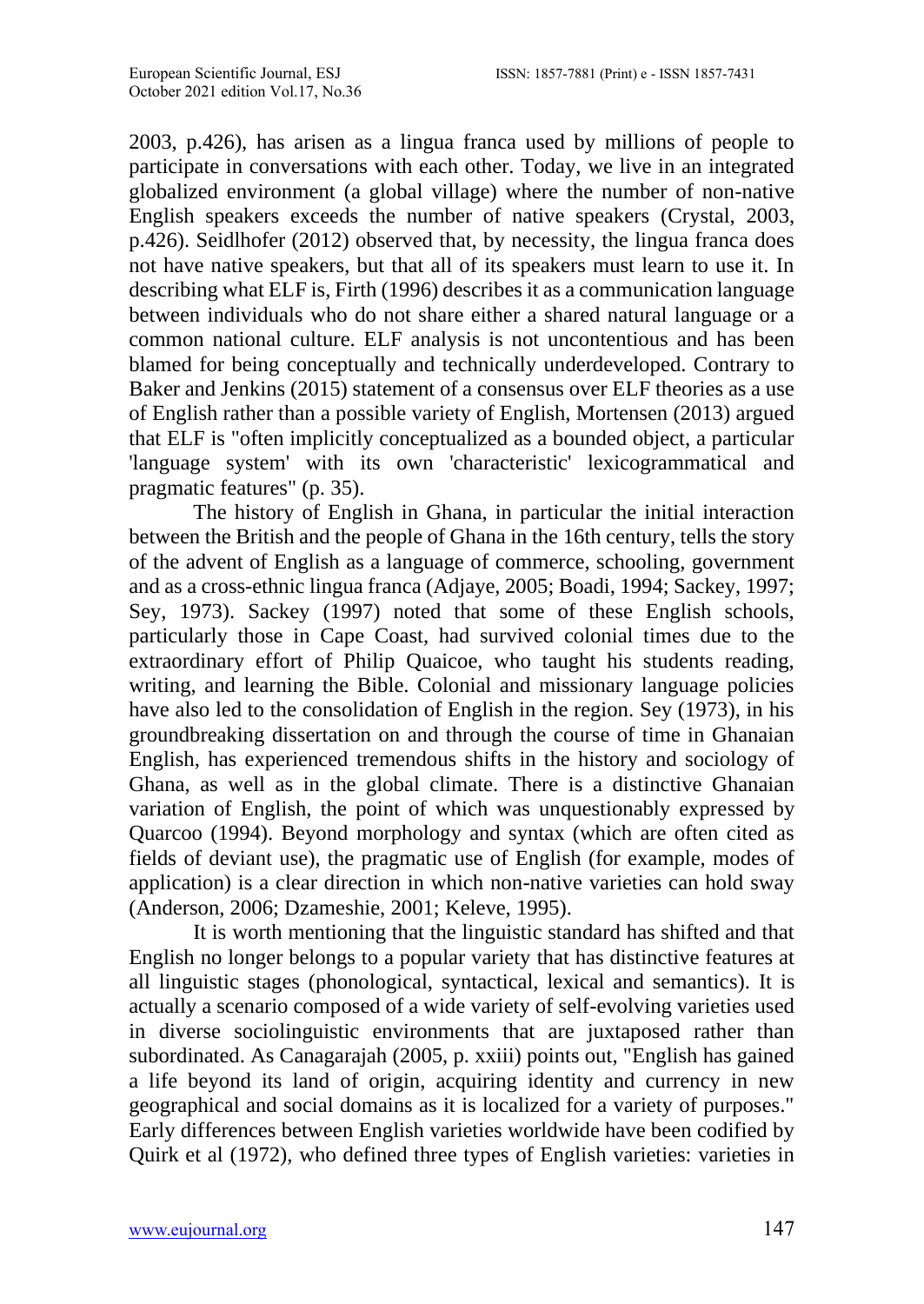which English is spoken as a natural language, varieties in which English is spoken as an additional language, and varieties in which English is spoken as a foreign language. The framework of Quirk et al is specifically based on the generalization of cultures and their socio-political systems, including the official language of the region and its language policy and language education system. Generalization is an important, conclusive aspect of theoretical construction; in order to create an overall structure for the representation of several variables and functions. Kirkpatrick(2006) postulates that, because of the historical authority possessed by some varieties, people prefer to argue for their innate dominance as linguistic templates over newly formed varieties. This process of reasoning is technically known as the Imposed Standard or Context-driven Theory (Giles et al, 1974).

The distinguishing characteristic of the ELF is its linguistic, pragmatic and cultural versatility as a medium of communication that is suitable for particular interlocutors under unique communicative circumstances (Jenkins, 2015; Mauranen, 2012; Seidlhofer, 2011). The emphasis is therefore not so much on language itself, but on the sense of ELF contact and users, the "community rather than the code" (Kalocsai, 2014, p.2) and the "discourse communities with a common communicative purpose" (Seidlhofer, 2011, p.87). This poses fascinating observations as to what people do with English when they talk, and includes an understanding of the "unusually complex contact" situations (Mauranen 2012, p.29) between English and the other languages involved that make ELF a second-order language contact or a "hybrid of similarities" (Mauranen, 2012, p.30). ELF scholars found ELF to be culturally neutral (Meierkord, 2002); a flexible instrument for communicating in intercultural settings, but definitely not a language for recognition (House, 1999, 2003). Early conceptualizations regarded ELF as, for example, "a 'contact language' between persons who do not share a common native language or a common (national) culture, and for whom English is the chosen foreign language of communication" (Firth, 1996, p. 240) and as existing only in 'interactions between members of two or more distinct linguistic communities in English, for none of whom (House, 1999, p. 74). These definitions explicitly omitted native English speakers from the ELF, although this difference is not found in later definitions.

A core form of this dimension of ELF awareness is awareness of teacher-related experience, which revolves around what tutors do (and do not do) in the classroom, including their own teaching philosophies, corrective guidance (Lyster & Saito, 2010) and measuring and reacting to learners' needs. Again, beliefs and attitudes regarding the notion of error (Long, 1991) and its origins (i.e. L1 transition, omission and over-generalization or simplification of L2 rules (Ellis, 2010 ) are key considerations, as is the role of tutors as viewed and encountered by themselves and other stakeholders in their local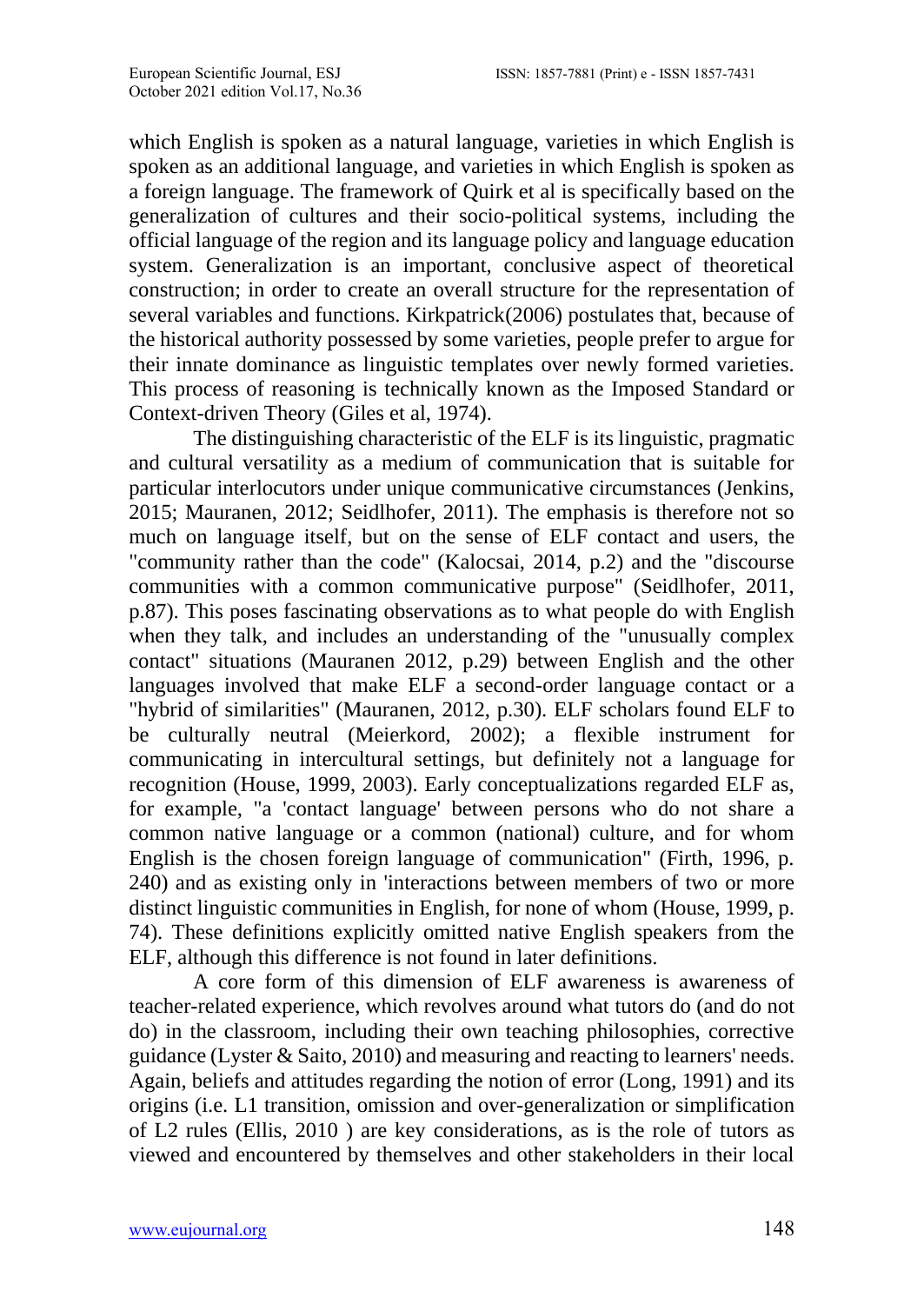context (Sifakis, 2009). Other types of educational practice understanding are textbook-and policy-related. All of these types require an understanding of the degree to which the educational situation is directed towards a particular target (e.g. completing a high-stakes exam) and whether learning materials and instructional activities prioritize a norm-bound approach (Sifakis, 2004).

## **ELF Awareness in ESL classroom**

The sociolinguistic background of language education covers both the educational atmosphere within the classroom and the broader social landscape outside the classroom. Pennycook (2001) criticizes the fact that language teaching is mostly practiced in schools as distinct from the broader outside world. From the point of view of applied linguists, assisting students in studying English presupposes that the topic of learning in educational settings must represent the entity being observed on how it functions as a sociolinguistic phenomenon (Leung, 2013; McKay, 2000; Seidlhofer, 2011; Wang, 2015; Widdowson, 2003). It's not hard to realize that the understanding of what's going on in the use of English in the real-life world can better train students in the classroom for their future English-medium experiences in the classroom. It merits deliberation, though, where the emphasis can be on the wider social universe. Provided that ELF is a recently defined concept in the broader social world, linguists (Cogo & Dewey, 2012; Jenkins, 2007; Mauranen & Ranta, 2009) have warned of the difference between what is learned in the classroom and what is happening outside the classroom.

It is therefore high time that we explored the degree to which the ELF hypothesis is realized and expressed in learning settings in order, if it exists, to explore solutions to the void. The subject matter concerns the understanding of "English" in English education. The creation of ELF science has called for the restoration of "the thing that is called English" (Seidlhofer, 2011, p. 1). In this way, the conventional approach to English, which resembles the handling of languages as discreet linguistic structures, has become outdated. ELF study contributes to the perception of English as functional, changing, flexible, and multilingual (Baker, 2015; Cogo & Dewey, 2012; Jenkins, 2015a; Mauranen, 2012; Seidlhofer, 2011). Research also reveals that ELF users do not wish to join the native English-speaking community but are interested in becoming global citizens (Jenkins, 2007; Wang, 2012). Thus, although the conventional approach to second-language learning is native English-oriented, changes are required to re-approach second-language learners in response to the sociolinguistic development of the ELF.

## **Challenges for ELF-aware Teacher**

The concepts underpinning this multilingual approach to Englishlanguage learning are aimed at improving intercultural communication skills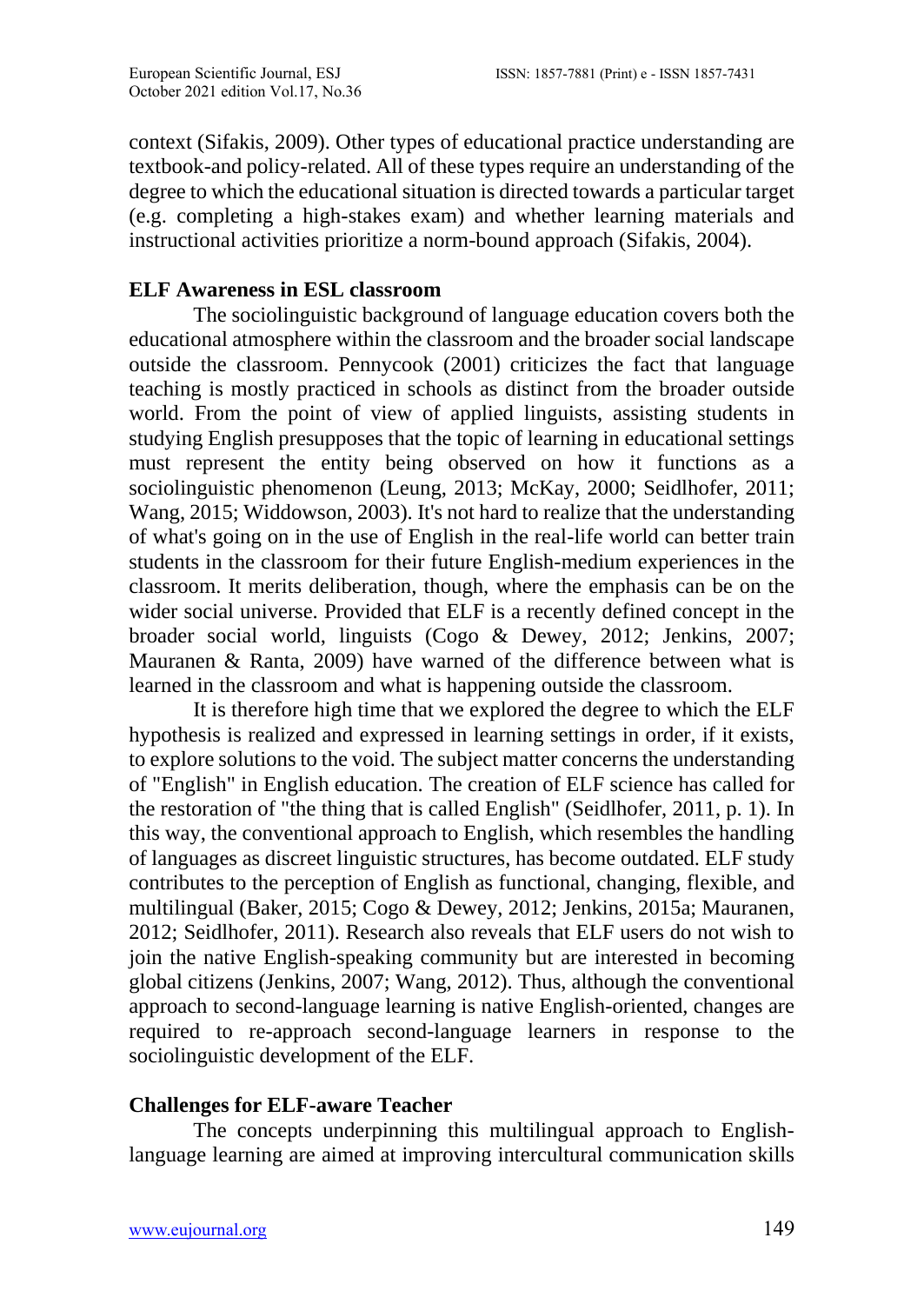for learners (Kohn, 2015; Kramsch, 2009), assessing and strengthening their multilingual vocabulary (Mauranen, 2012; Seildhofer, 2011), as well as encouraging the ability of learners to speak and translate (Canagarajah, 2011, 2013; Blommaert, 2010; Swain, 2006), and , in order to do this, the teacher could be faced with the following obstacles in the ELF classroom:

**Tutors' apparently innate aversion to change:** understanding ELF and introducing ELF-aware teaching are two things. This suggests the tutors may understand ELF but may not be ready or able to incorporate it in their context. This may be attributed to inherent confidence in the undisputed utility of Standard English (Suzuki, 2011). This is where the ELF-aware approach can be helpful in that it does not dictate a particular way of educating ELF but relies on social awareness and teacher freedom.

**Tutors' own views of their positions in the ELF classroom:** how tutors see themselves and their jobs and are perceived by colleagues can be a powerful barrier to ELF-conscious instruction. It poses important problems that also concern morals. For example, topics such as how ethical it is to be ELF-aware, the degree to which it is 'right' or 'wrong' for those concerned, and the ultimate obligation to interfere with the defined curriculum, chosen textbooks and stated directions. However, recognizing that ELF-aware instruction is not either/or a case, but adding to the current arsenal of tutors means that tutors do not have to teach ELF, they will give their learners more options.

**Learners' and other stakeholders' viewpoints and expectations:** a wider sense, including articulated and secret learning goals for English, and sponsors' (parents, companies) perspectives on what is expected and thus 'required' in the ESOL classroom. This, along with a long tradition of pedagogy focused on traditions that assign preference to native-speaking standards, creates an 'ecosystem' of existing culture that is not inherently conducive to ELF-conscious teaching and learning (Sifakis, 2009).

**Trends in curricular creativity and textbook-centered mentality:** Since more traditional EFL environments concentrate on training students for high-stakes tests, their curriculum appear to be largely standard-referenced and textbook-centered, and this typically adversely impacts teaching and learning (Wall, 2005). Even as the current curriculum prioritizes, in theory, at least multiculturalism and the function of English for global and cosmopolitan citizenship, the textbooks do not follow suit (Sifakis et al, 2012; Song, 2013). These procedures make it especially challenging for those tutors who serve in prep schools who wish to incorporate ELF-aware practices into their classrooms. ELF-aware training and teaching create resources for learning about ELF and playing with one's teaching background, which helps tutors to make sense of changing times in English. This also encourages them to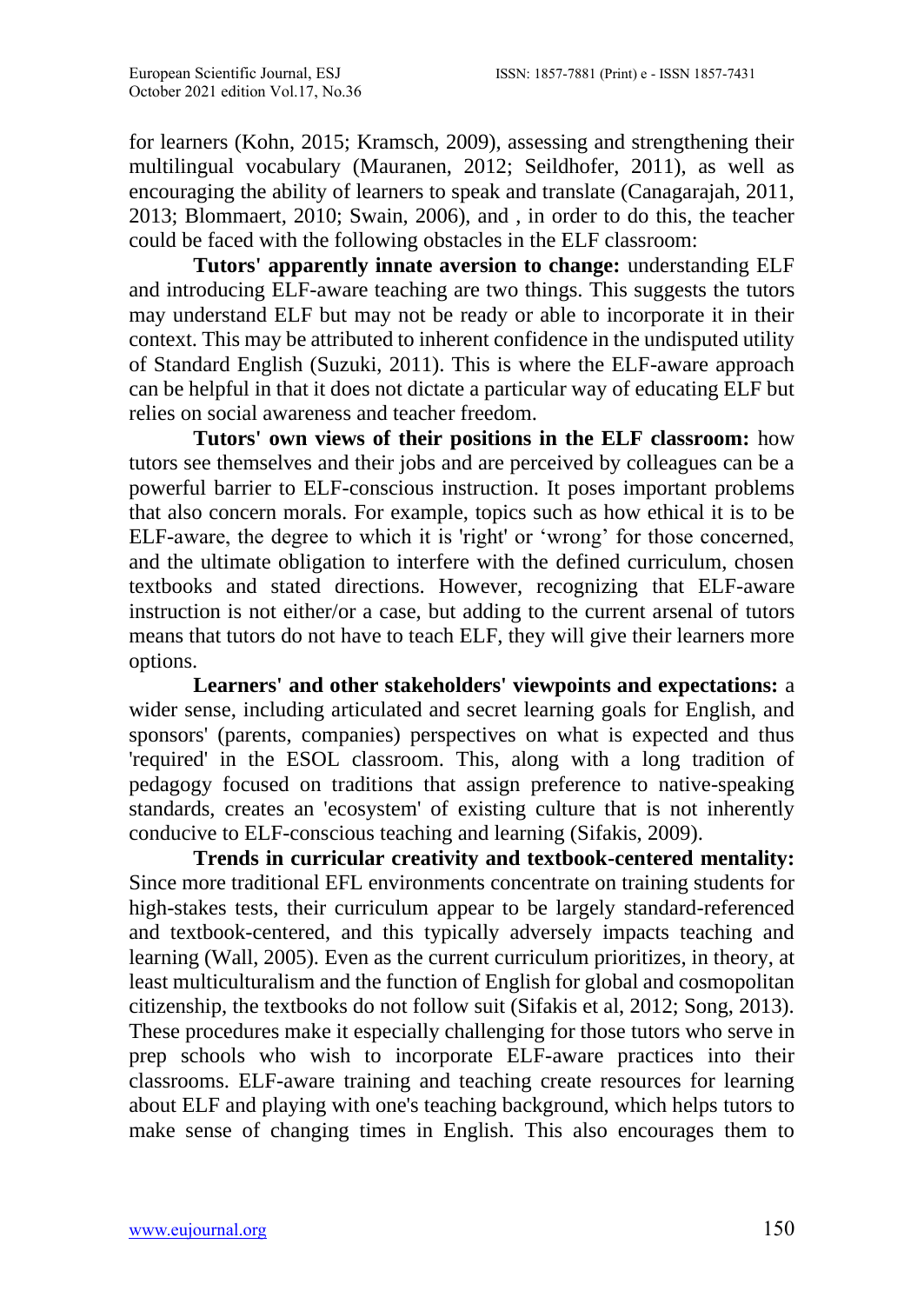discover modern, innovative and independent ways of incorporating ELF into their own context.

Being an ELF-aware instructor involves seeking ways to inspire one's learners as capable non-native English-speaking users, effectively prompting them to become ELF-aware users themselves. The ecological emphasis and ultimately disruptive essence of the ELF-aware journey has ramifications beyond teaching and learning that can be extended to evaluation and research, policy-making and curriculum design. As such, more research should be done on ELF-aware applications in various teaching-learning environments to record (a) the level of meaningful thinking that different tutors are capable of and ready to participate in, and (b) the consistency and true effect of ELFaware practices and classes. It is therefore important to build a way of calculating (a) and (b) and thus help ELF-aware teaching research to take a shape that would be more suitable for the use of the ELF-construction (with all its fluidity) in the classroom. These implementations will ultimately decide the degree to which ELF is truly teachable or whether the only practical way to incorporate ELF in a foreign language classroom is by ELF-awareness. After all, to mirror Elbert Green Hubbard's popular concept of art, ELF is not a feature, it's a way.

ELF transcends borders and allows for continuous variables, which is the product of the context of the consumer, both linguistic and socio-cultural, which affects their performance. While in the works of Jenkins (2000), Breiteneder (2005) or Dewey (2006), certain repeated ELF regularities have been found, they have not resulted in ELF being a codified variety and are still far from being regarded as normal. However, it suggests that there are several recommendations about the incorporation of some elements of the ELF into the teaching programmes (Lopriore, 2016). These will involve raising the consciousness of English tutors and ELF tutors. Elements that are already accepted as prevailing in the sense of the lingua franca. If English tutors know that tactics prevail, they will help their students to cope with the evolving atmosphere in which English is used worldwide, in line with the students' own communication needs in the lingua franca sense.

ELF-aware tutors in Ghanaian Colleges of Education are creating a view of English as a lingua franca that will have an effect on them. With their mindset towards the English language and how to present the language to learners in their pedagogical tasks and practices, a modern vision of language will be turned into a new method of teaching. However, shifting teacher perceptions to the point of accepting the concept of ELF and questioning existing norms and values regarding the importance of a traditional native language variety is a complicated process that will not happen by merely reminding tutors of the presence of ELF.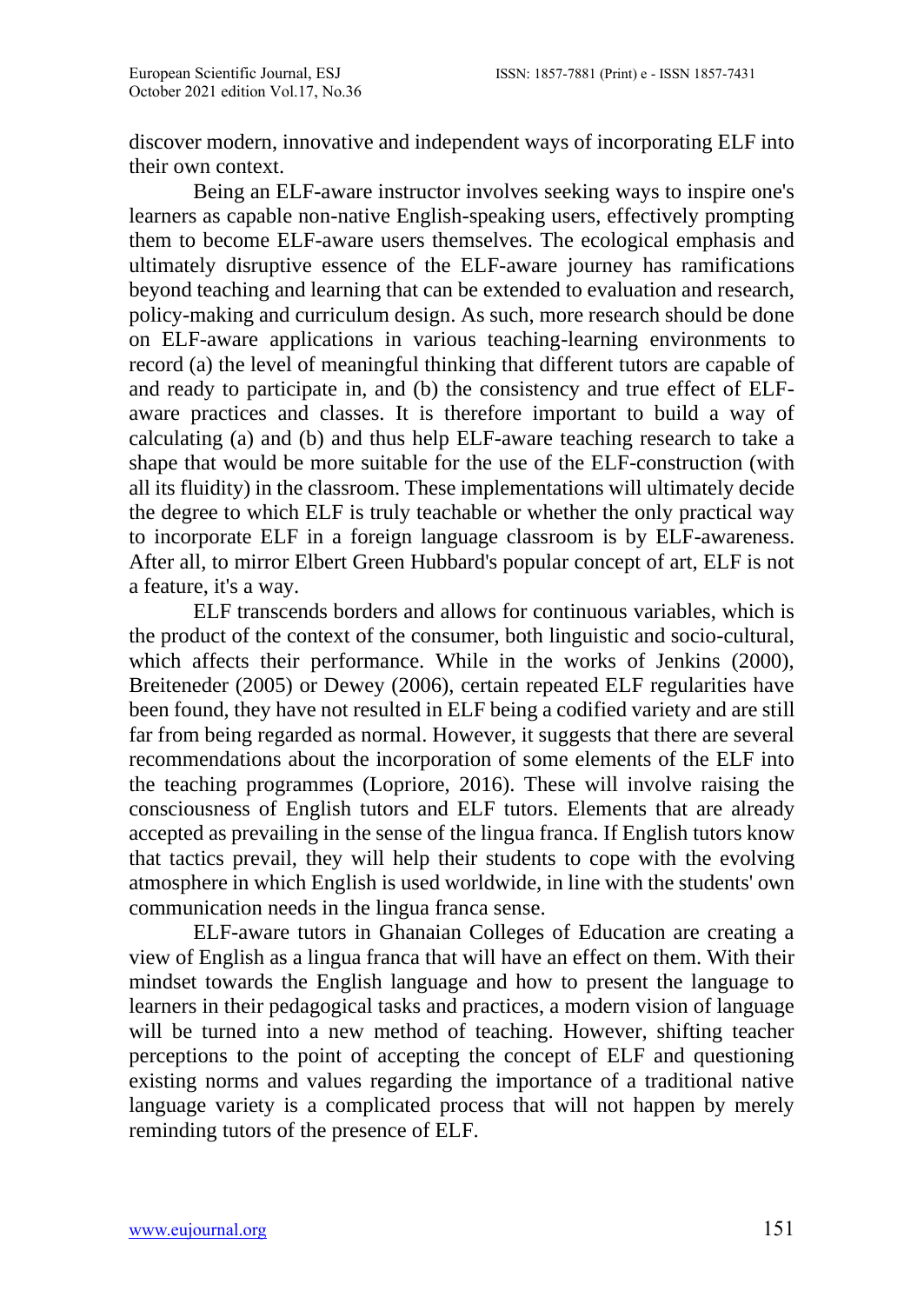### **The study**

The idea of ELF knowledge is meant to act as an understanding of the role of tutors and learners, as well as other members of the ELT (e.g. decisionmakers, curricula creators, textbook creators, evaluators and testers) in this building. The benefits of binding ELF to the English Language Teaching (ELT) classroom derive from the idea that English Language Learners are effective users of English in their own right. CoE English tutors continue to set unachievable targets, use unfriendly courseware and a conventional ELT approach. Students have to suffer excessively , not because they are linguistically handicapped or unintelligible, but because they are not taken into account in the preparation of the program and because their needs are not fulfilled. The English language is changing and the emphasis on English in the classroom has shifted. The CoE English tutors are not aware of the update. There is also a need to increase awareness about these improvements. The role of the ELF is a valid ingredient in the learning experience of learners. It has become clear that ELF has consequences for ELT classrooms, and this allows tutors to objectively focus on ELF, which is why this research aims to examine the understanding of ELF among tutors at the College of Education in Ghana. It is believed by the authors that ELF users must contend with a high degree of unpredictability in terms of oral contact due to the emerging fluid and existence of ELF. That is why there the need for these tutors to be aware of ELF and the ELF model

#### **Methodology Participants**

Forty-eight English tutors (31 female, 17 male) participated in the study. All of the participating tutors were instructors in the English language from Agogo Presbyterian College of Education, Agona SDA College of Education, Akrokerri College of Education, Mampong Technical College of Education, Offinso College of Education, Wesley College of Education, St. Monica's College of Education, St. Louis College of Education and Christ the Teacher College of Education. Findings of the background questionnaire indicated that twenty-five tutors had taught for over ten (10) years while fifteen had taught for between 5 and 10 years and eight had been teaching for less than five years.

## **Data Collection**

Data were collected from respondents using a questionnaire. The questionnaire had a number of statements that elicited information on demographic information and variables that determined participants' ELF Awareness. The questionnaire comprises two parts. Items in the first part tap the knowledge of tutors on ELF and tutors' beliefs regarding ownership and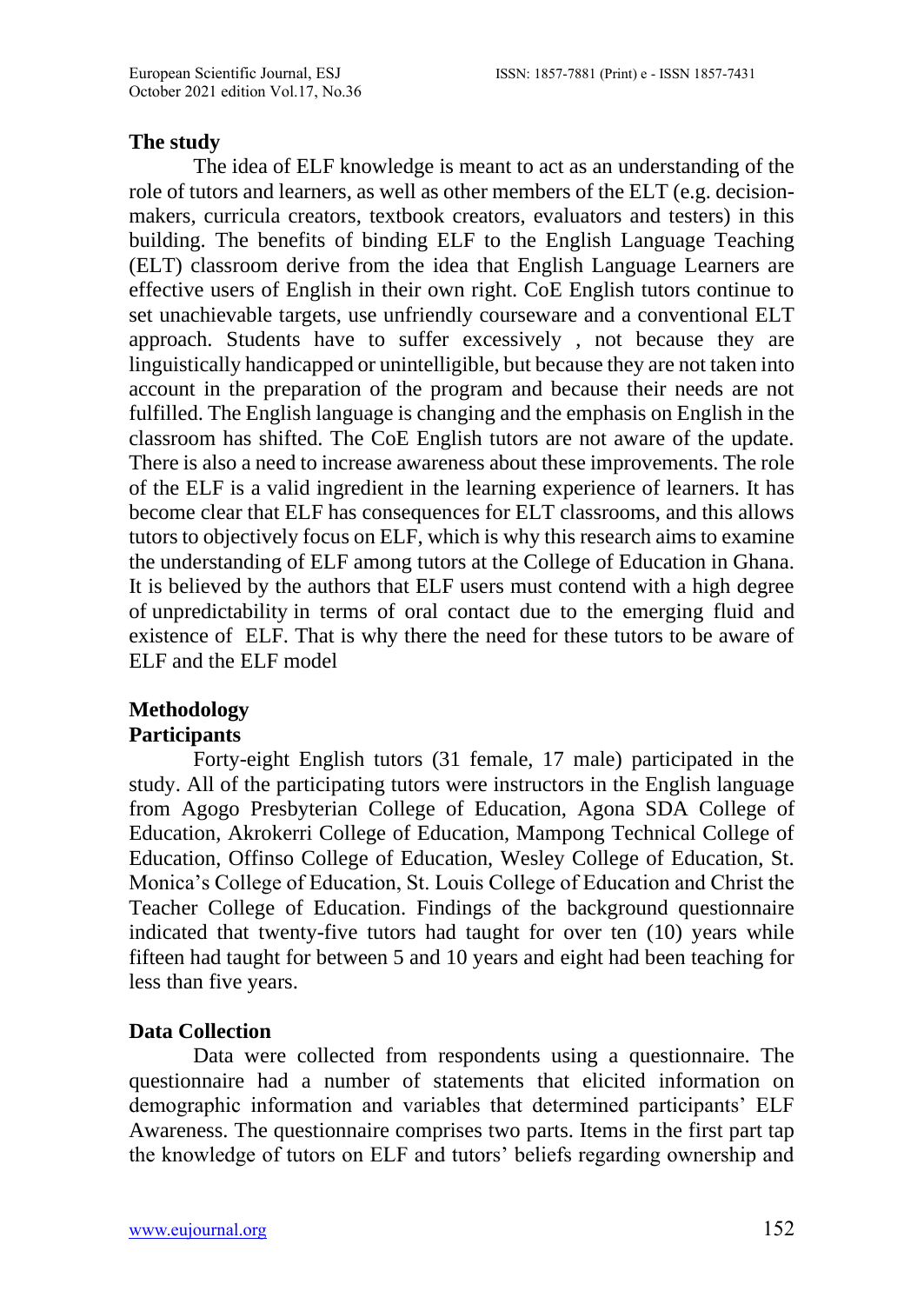use of English. Items in the second part, tap tutors' awareness of ELF and whether it informs their teaching practice. For the intelligibility and reliability concerns, the questions were checked by three experts in the field. The reliability of the questionnaire was measured after a piloting study with 10 English tutors. 5 of the participants of the pilot study and two experts in the field were interviewed to learn their ideas about the intelligibility of the items in this section. As a result of reliability measurement, the overall Cronbach's alpha result was found to be .86 which is high enough to administer the questionnaire. After the administration of the questionnaire, the overall reliability was calculated again and found to be .79.

## **Data Analysis**

Descriptive statistics (mean and standard deviation) were used for the analysis of the questionnaire data. The means and standard deviations were deemed to be appropriate because the import of the research was to weigh the views of the participants. According to Michael (2013), the standard deviation is used in conjunction with the mean to summarize continuous data, not categorical data. In addition, the standard deviation, like the mean, is appropriate when the continuous data are not significantly skewed or has outliers.

## **Results**

When asked about the understanding of the ELF model, all participants replied that they needed some linguistic and pedagogical knowledge and skills that would allow them to encourage foreign intelligibility in their classrooms. **Table 1:** *Tutors awareness of ELF Model*

| <b>Statement</b>                                          | <b>Mean</b> | Std. | rank |
|-----------------------------------------------------------|-------------|------|------|
|                                                           | s           | Dev  |      |
| I localize English to suit the context in which I teach   | 2.85        | .65  | 3rd  |
| I allow my students to express themselves freely in class | 2.41        | .80  | 5th  |
| I am conscious of the need to develop in my learners the  |             |      |      |
| capacity to communicate intelligibly with each other      | 3.13        | -89  | 1st  |
| despite the inevitable existence of errors                |             |      |      |
| I motivate my students to have self-confidence            | 2.44        | 1.09 | 4th  |
| I sometimes deviate from the existing curriculum          | 2.88        | 1.06 | 2nd  |

Rank order on why the need for College of Education tutor to be aware of ELF and ELF model presented in Table 8 show that the consciousness of the need to develop learners capacity to communicate intelligibly is  $1<sup>st</sup>$  (M = 3.13; SD =.89), deviation from the existing curriculum is  $2<sup>nd</sup>$  (M = 2.88; SD = 1.06), and localization of the English to suit a context of teaching places  $3<sup>rd</sup>$  $(M = 2.85; SD = 0.65)$  are the most prevalent of all the variables that contribute to tutors awareness of the ELF model. Among the reasons provided by them,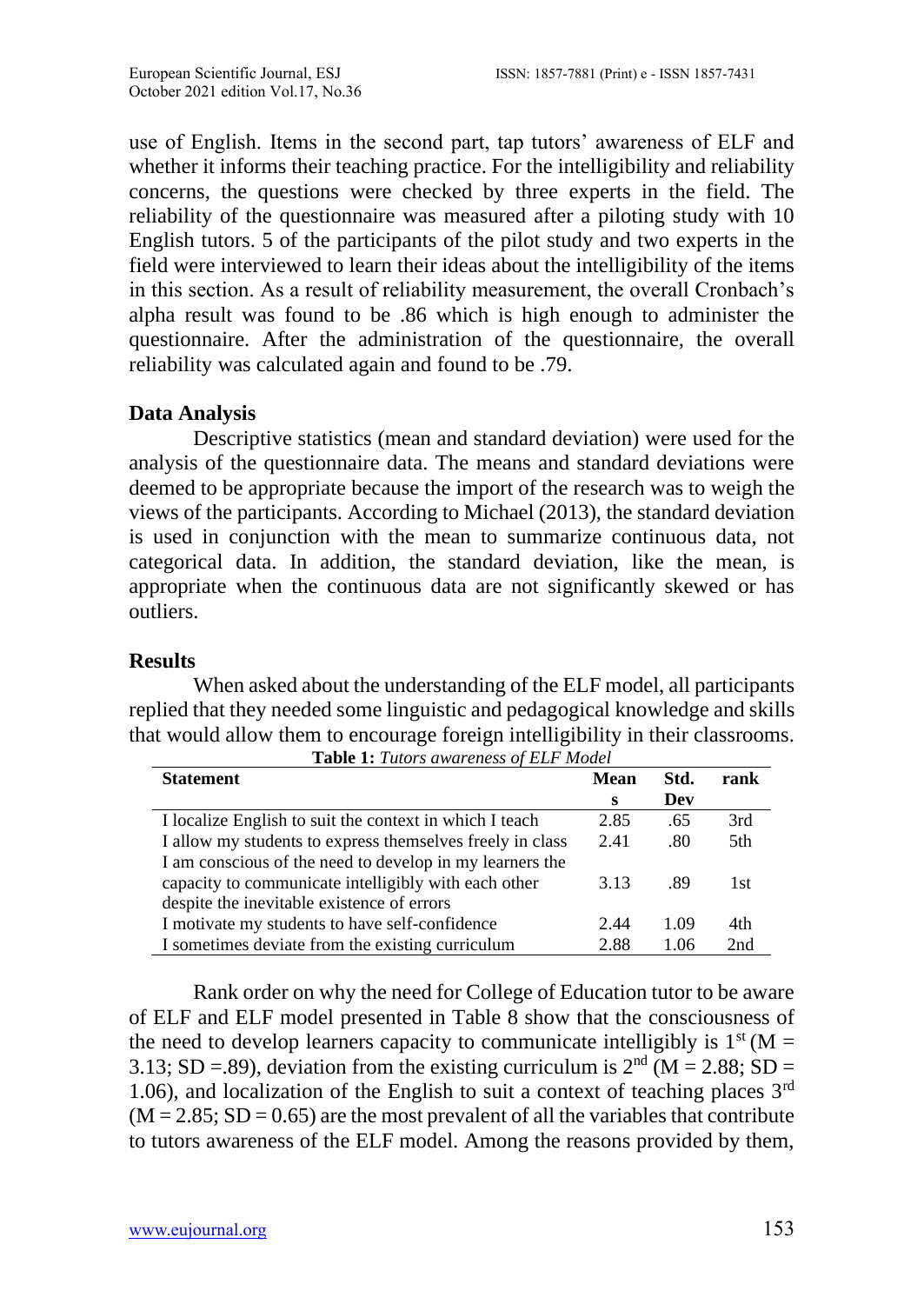the context was indicated as the most common source of miscommunication, with the participants stating:

> … *you see, language is about context…so I always try to localize English to suit out context…I think the students love it…they are doing well….we are getting there*(ETR 4)

> *…I think going forward I need to design my own activities to suit my learners and our Ghanaian context…I it it's the way to go….the students must be able to relate the content and practicalize in their own context* (ETR 1)

> *most of our colleagues think they are going to teach themselves….sat in friend's lesson and I pitied the students….how can they understand?...when we understand the concept of ELF well we will prepare our lessons with my learners needs in mind ….* (ETR 2) *the problem I have with the foreign courseware is that they were to suit their context….the conditions are different….when we as tutors even meet we speak twi how more the students?….Most of them read some of the foreign textbooks and they can't even relate…..you and I know that Learners learn better when local courseware is used* (ETR 3)

As a result, tutors need to build a framework for assessing ELF-aware lesson plans, individual lessons and self-assessment of these lessons, taking into account both ELF-related concepts and local teaching and learning environments. What was very surprising about the responses given was that the participants appeared to be well conscious of their own talents and lack of them. They said they were scared to make a mistake, they did not want to joke about it. That may be attributed to the fact that they are actually uncertain in terms of their own abilities, which they measure against the regular English language, if their efforts are successful, the meaning is conveyed, grasped and acted upon, but rather whether they were grammatically right in doing so.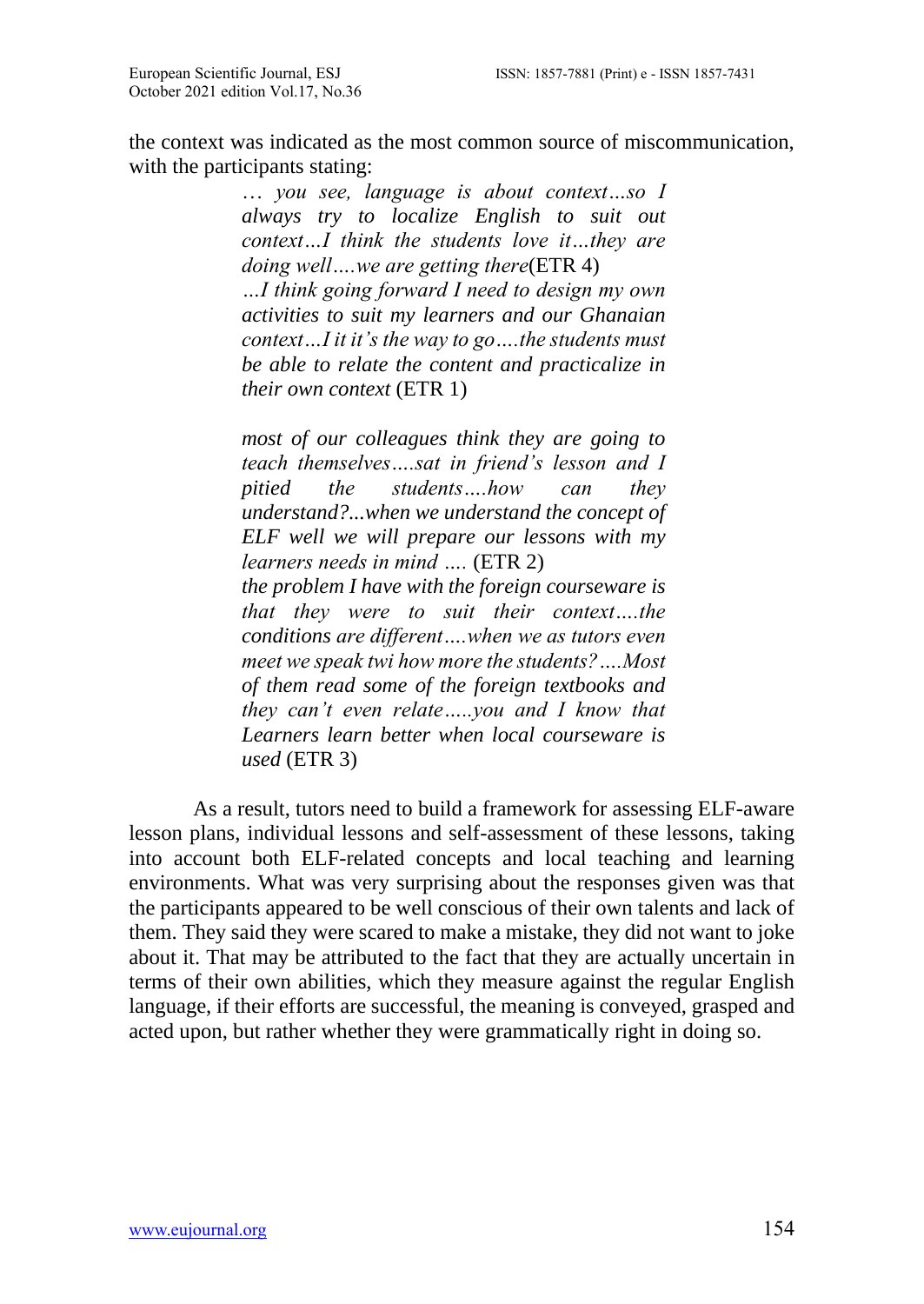| <b>Statement</b>                                                                                           | <b>Means</b> | <b>Std. Dev</b> | rank |
|------------------------------------------------------------------------------------------------------------|--------------|-----------------|------|
| I need ELF awareness to understand what tutors                                                             | 2.24         | 1.06            | 5th  |
| should do and should not do in the English classroom<br>I need ELF awareness to be able to give corrective |              |                 |      |
| feedback to my learners                                                                                    | 2.19         | .96             | 6th  |
| I need ELF awareness to be able to respond to                                                              | 2.04         | 1.01            | 7th  |
| learners needs                                                                                             |              |                 |      |
| I need ELF awareness to understand learners errors                                                         | 2.90         | .91             | 1st  |
| and their sources                                                                                          |              |                 |      |
| I need ELF awareness to understand so that I can treat                                                     |              |                 |      |
| my own non- native English spoken discourse as a<br>viable model my learners can aspire to and help them   | 2.87         | .87             | 2nd  |
| become more confident                                                                                      |              |                 |      |
| I need ELF awareness so that I do not intervene to                                                         |              |                 |      |
| correct my learner's oral communicative activities                                                         | 2.80         | .81             | 3rd  |
| that do not hinder comprehensibility                                                                       |              |                 |      |
| I need ELF awareness to be able to put my personal                                                         | 2.78         | .88             | 4th  |
| theories about instruction aside                                                                           |              |                 |      |

**Table 2:** *The need for ELF awareness for CoE Tutors*

In responding to the statement, "*The need for ELF awareness for CoE Tutors"* all the respondents were very emphatic in their answers. Thirty-Seven (37) participants (77.1%) were in the affirmative and eleven respondents (22.9%) were of a neutral view. When reasons were sought for the responses, those who were affirmative were of the opinion that they need ELF awareness to understand what tutors should do and should not do in the English classroom; need ELF awareness to understand learners errors and its sources; need ELF awareness so that they do not intervene to correct learners oral communicative activities that do not hinder comprehensibility; and need ELF awareness to be able to put personal theories about instruction aside.

The activities on building an ELF skillset is useful and varied. Awareness-raising of borrowing vocabulary from L1 is a useful suggestion. There are activities that raise awareness of common features of ELF interactions like complement ellipsis, and there are others that encourage learners to question whether certain grammatical variations should be deemed incorrect. However, there are some that, with all the best intentions, take the idea of ELF too far. It is certainly useful to promote an ELF mindset to learners if they are likely to critically engage in the topic, but we are talking about time in the classroom here. This confirms the statement of this participant:

> …..*as I have said earlier, English is not our language….I need ELF awareness to understand the concept…you see you cannot give what you don't have…when I get I better ELF awareness and what the whole concept is about then I can treat my own non- native*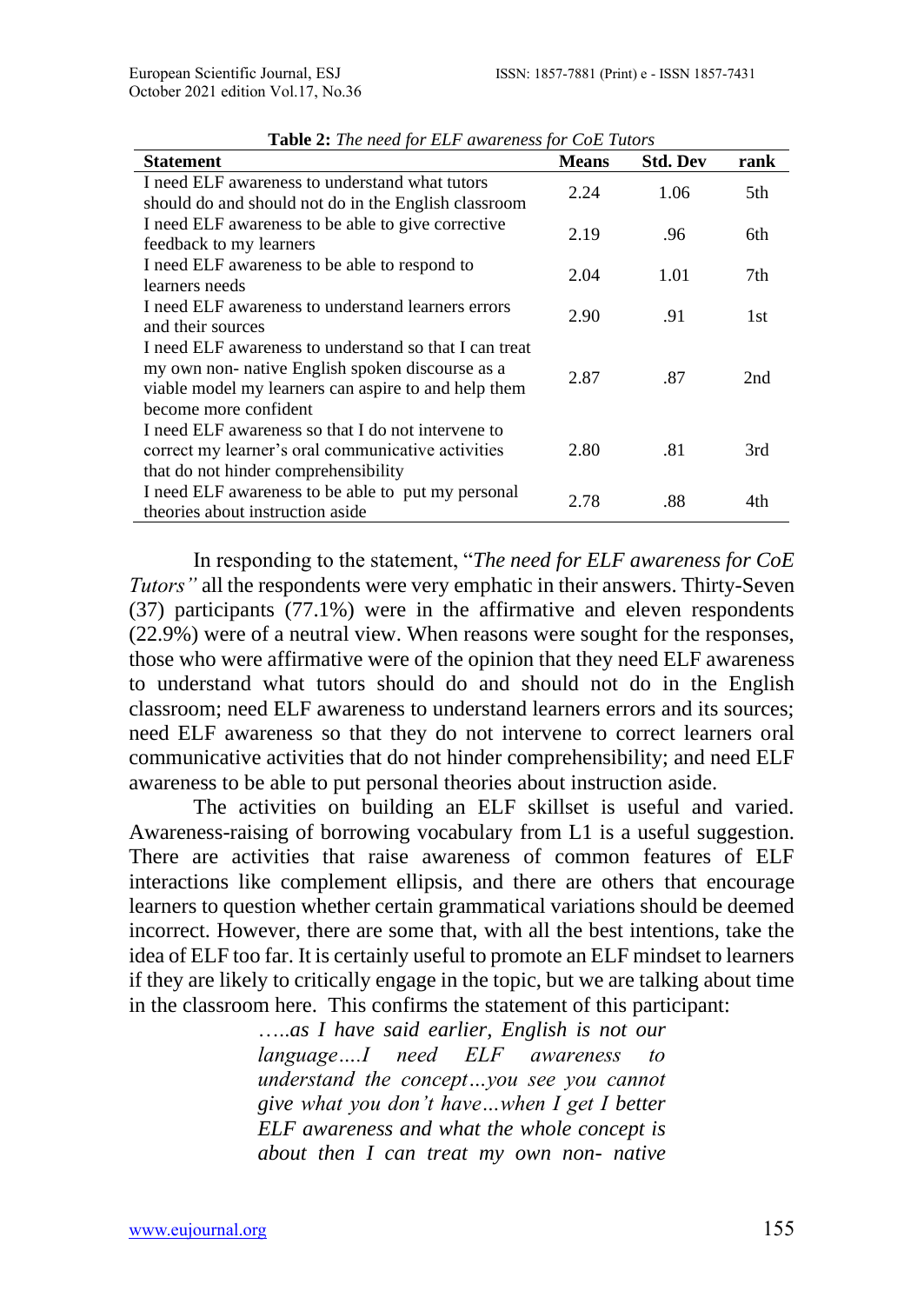*English spoken discourse as a worthwhile model which my learners can learn from* (ETR 3)

### In a similar way, another participant added that

…..*we are models for our learners ….they look up to us….they cannot use the language wrongly and we also do same…..I need ELF awareness to be able to give corrective feedbacks to my learners* (ETR 5)

According to another participant, most tutors are more interested in developing some level of competency with regards to things like dealing with business transactions in a global context, how to interpret the English language and so on. That's why the skillset is useful, but the mindset is ideal. Teaching ELF does a very good job of linking theory to practice. This is an understated skill in the education sector.

| <b>Statement</b>                                                                                  | <b>Means</b> | <b>Std. Dev</b> | rank     |
|---------------------------------------------------------------------------------------------------|--------------|-----------------|----------|
| ELF awareness helps the CoE tutor of English to<br>accommodate learners of diverse L1 backgrounds | 2.68         | .95             | $4^{th}$ |
| ELF awareness helps the CoE tutor of English to                                                   |              |                 |          |
| motivate the student teacher to learn the language                                                | 2.76         | .63             | 3rd      |
| in a flexible atmosphere<br>ELF awareness equips the CoE tutor of English                         |              |                 |          |
| with the skills needed to prepare the student                                                     | 3.60         | .88             | 1st      |
| teacher to teach basic school learners<br>ELF awareness helps the CoE tutor of English to         |              |                 |          |
| select the appropriate instructional materials that                                               | 2.96         | .90             | 2nd      |
| fits their context                                                                                |              |                 |          |
| ELF awareness helps the CoE tutor of English to<br>adopt the right pedagogy to help the student   | 2.47         | .77             | 5th      |
| teacher-succeed                                                                                   |              |                 |          |

**Table 3:** *The benefits of ELF awareness*

From Table 3, it can be observed that the participants revealed that what they considered as most beneficial was "ELF awareness equips the CoE tutor of English with the skills needed to prepare the student teacher to teach basic school learners" ( $M = 3.60$ ,  $SD = .88$ ). This was followed by "ELF awareness helps the CoE tutor of English to select the appropriate instructional materials that fit their context" ( $M = 2.96$ , SD = .90).

ELF transcends the boundaries and allows for constant variation that is the result of the user's backgrounds, both linguistic and sociocultural, which influence their performance. language is the most essential tool for all human communication and learning; it is integral to every person's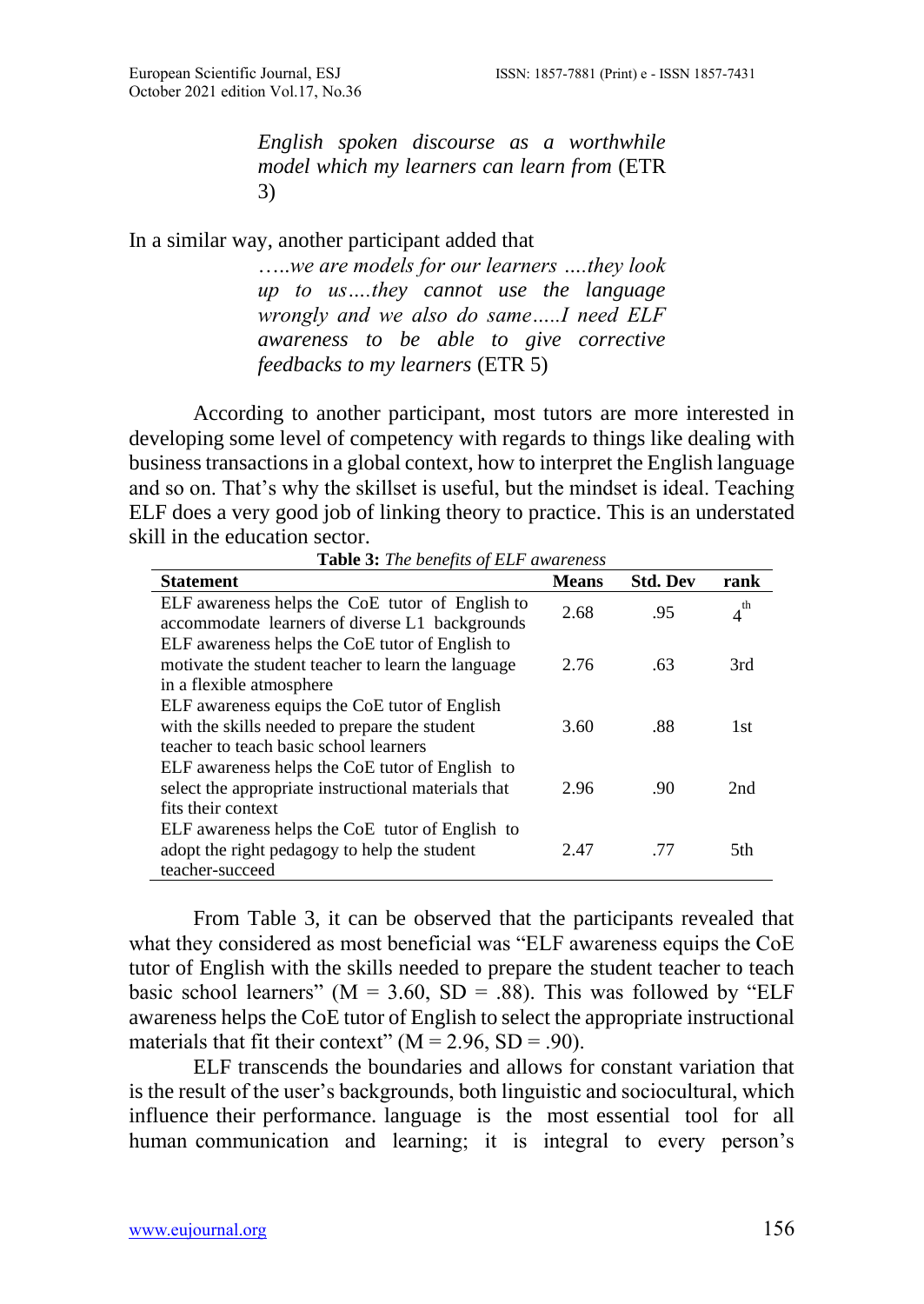identity and it is one of the core elements of a culture. In education, language plays a crucial role because it is mainly through the interactions between the teacher and the learners, and amongst the learners themselves, that knowledge is produced and acquired in the teaching-learning process. It was also found that tutors used pragmatic strategies, such as repetition, questions, and comments to ensure that students comprehend what is being taught. It is worthy to state here that naturally, the students' language use situations are different from tutors. ELF is viewed in its strict sense: as a lingua franca among those who do not share a common language.

### **Limitations of the study**

The study did not reflect the entire population of English tutors at all levels of education in the region. Only those teaching at the Colleges of Education were used in this study. The sample size used in this research also limits the generalizability of the findings. Another limitation of the study was that it was impossible to judge if the responses given by the participants were accurate or not. Although participants had been briefed about the purpose of the research, social desirability bias could possibly occur as the scales were self-report scales and were subject to participants' influence.

#### **Discussion**

In this study, we wanted to see to what extent English language tutors were aware of ELF in their English language classrooms. The findings suggest that there is a disconnection between what tutors believe, how they perceive the ELF construct and their teaching practices as revealed in previous studies (Bayyurt & Sifakis, 2015a, 2015b). The findings indicated that participant tutors' awareness of the need to communicate in English was not restricted to native speaker communities. They also agreed that intercultural awareness was important for language users. These findings could be interpreted as the changing conceptualizations of English language and pedagogy among language tutors in various contexts. Nevertheless, their tendency to see the native speaker as a yardstick and the importance they attach to linguistic accuracy perhaps shows that a traditional EFL perspective is still preferred by English language tutors (Illés  $& Csize$   $\acute{e}$ , 2015). However, how these tendencies relate to English language tutors' awareness of ELF depends on their local contexts. In different contexts, tutors may have different conceptualizations of ELF, and there can be a number of factors influencing their English language teaching practice, such as the presence of immigrants in their classrooms, linguistic and cultural differences between the immigrants and locals, attitudes of local students towards immigrants. Previous studies have documented that although tutors seem to welcome the idea of an ELF approach in their teaching practice, tutors do not know how to implement an ELF-aware approach to their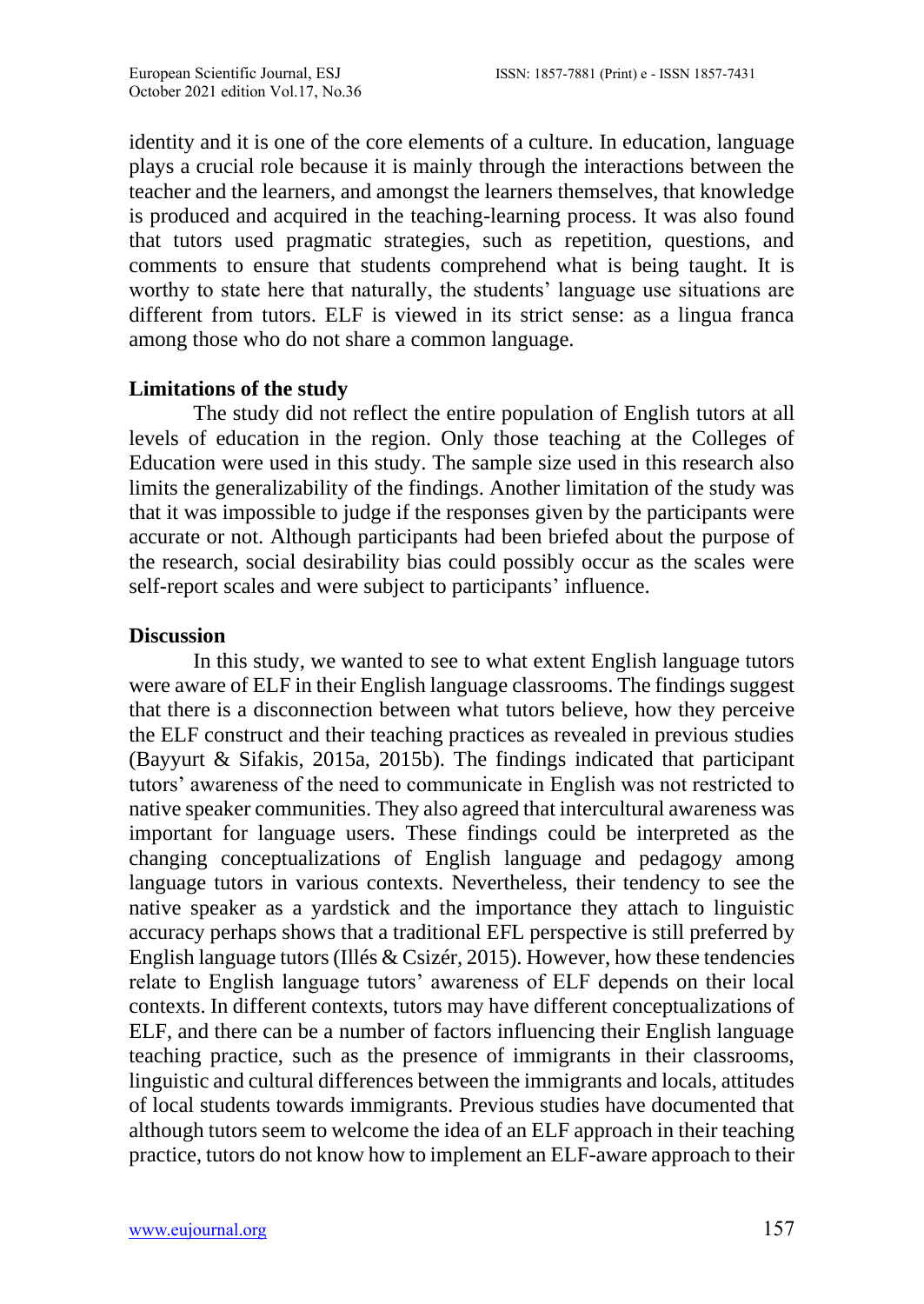language teaching materials since such materials hardly exist in the field (Bayyurt & Sifakis, 2015a, 2015b; Kemaloğlu-Er & Bayyurt, 2018; Sifakis & Bayyurt, 2018). The results of the current study showed that tutors favour the idea that cultural diversity should be integrated into the English language teaching materials. In other words, they supported the idea that the cultures of both native speakers and nonnative speakers should be part of the English language classrooms (Bayyurt, 2006, 2017).

However, a great majority of the tutors in this study seem to be indecisive about the role of the inclusion of the non-standard varieties of English in their language teaching practice. In addition, the tutors, who participated in the study, had differing views on the role of grammatical accuracy in successful communication. While some of them agreed with the idea, others were not sure about what the role of grammatical accuracy is in successful communication (Bayyurt & Sifakis, 2015a, 2015b). Moreover, they did not show a clear tendency towards supporting the idea that nonnative tutors should have a native-like competence-accent or native-like proficiency. Tutors highlighted the idea that intelligibility was more important than having a native-like accent especially in multilingual and multicultural contexts. Although these results support the findings of earlier studies (Bayyurt, 2017; Bayyurt & Sifakis, 2015a, 2015b; Biricik-Deniz, 2017; Biricik-Deniz et al., 2016; Kemaloğlu-Er, 2017) on perceptions of ELF and its involvement in ELT, the intention of the researcher was not to generalize the results to the whole population of English language tutors in their contexts. Fostering awareness of the current diversification of English in teacher education can thus set the basis for acknowledging that WE and ELF can no longer be ignored in class: Rather than one single) variety (standard British English) or NS reference model, students should be presented with exemplifications of different accents, lingua-cultural varieties and contexts of use, going beyond static and monolithic representations of the language, as is still largely the case in ELT. In Kramsch's (2014) words, the purpose is not to abandon all standards pedagogic norms of language use as the goals of instruction. It is, rather, to strive to make our students into multilingual individuals, sensitive to linguistic, cultural and, above all, semiotic diversity, and willing to engage with difference, that is, to grapple with differences in social, cultural, political and religious worldviews.

# **Pedagogical implications**

Based on the findings from the study, some pedagogical implications are drawn. English tutors should avail themselves of in-service training, workshops and seminars to abreast themselves with appropriate instructional methodologies for effective teaching. The Ministry of Education, through the Ghana Universities Council, mentoring universities and Colleges of Education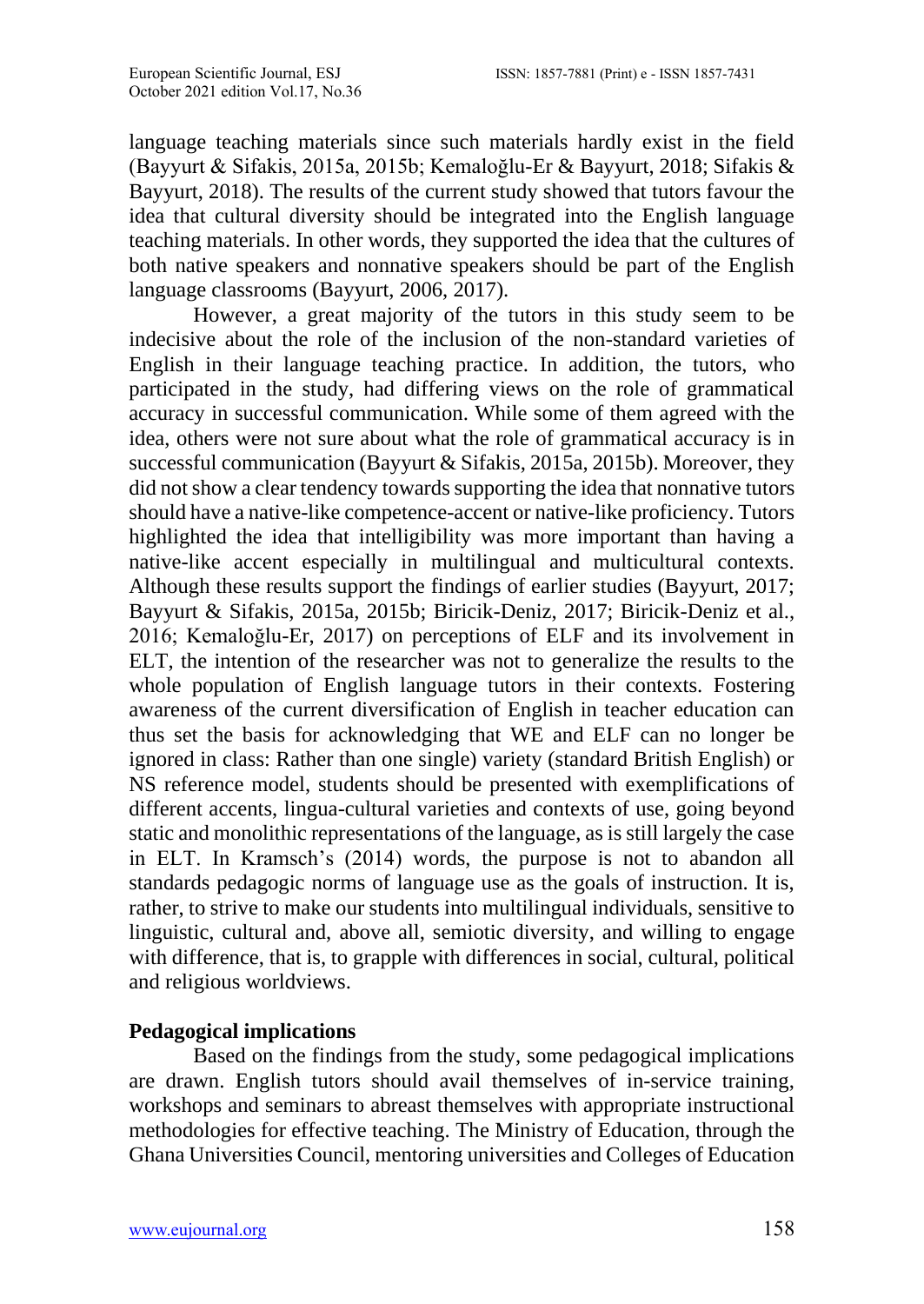should provide stimulus packages for teachers to acquire and develop effective teaching and learning materials for their lessons. Tutors should endear themselves to reading various write-ups and conversations of students to help them identify the errors they make and correct them. Tutors should seek ways of acquiring attitudes that can help them create a congenial atmosphere for teaching and learning as/ this is needed by students to understand what their teachers teach them. Tutors of English should ensure that classroom materials reflect the purpose for which English is learned. They should ensure that their teaching approach is geared towards motivating to be confident ELF speakers. Finally, they should create an atmosphere that will accommodate all learners irrespective of their L1 backgrounds.

### **Conclusion**

Based on the finding of the study and subsequent discussions, the major conclusion is that, some tutors of English in the colleges were ELF aware practitioners even though they were unaware of their own practice. Tutors taught the way they did of the high- stake examinations their learners write at the end of the semester or training. It can be stated that tutors of the English Language in colleges of education should be made aware of the multifaceted reality of the English Language today. It is our hope that by raising awareness and linguistic diversity early in the course of a teacher's professional development, the practical relevance of ELF in tutors' perceptions of expertise will feature more prominently in their approach to language learning materials and tasks.

The study revealed that awareness of ELF is beneficial and therefore there is a need for it. It has also illuminated the level of knowledge of tutors on ELF.

## **References:**

- 1. Adjaye, S.A. (2005). *Ghanaian English Pronunciation*. New York & Ontario: The Edwin Mellen Press.
- 2. Anderson, J.A. (2006). Request forms in English in Ghana. *Legon Journal of the Humanities*, 17, 75-103.
- 3. Baker, W. (2015). *Culture and identity through English as a lingua franca*. Berlin & Boston: de Gruyter Mouton.
- 4. Baker, W., & Jenkins, J. (2015). Criticising ELF. *Journal of English as a Lingua Franca, 4*, 191- 198.
- 5. Bayyurt, Y. (2017). Non-native English language tutors' perceptions of "culture" in English language classrooms in a post-EFL era. In J. de Dios Martinez Agudo (Ed.), *Native and Non-Native tutors in second language classrooms: Professional challenges and teacher education* (pp. 139-159). Berlin: De Gruyter.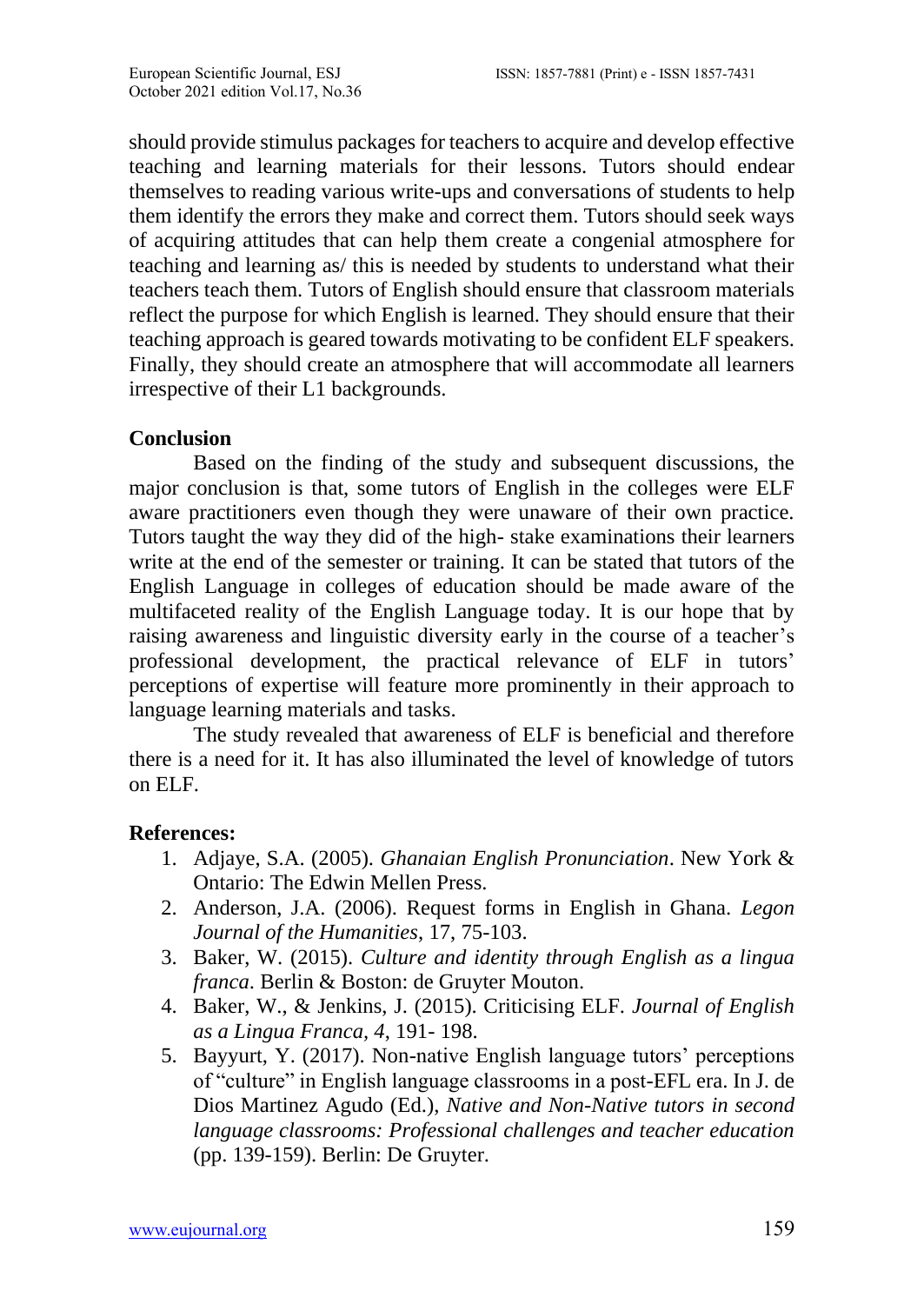- 6. Bayyurt, Y., & Sifakis, N. C. (2015a). Developing an ELF-aware pedagogy: Insights from a self- education programme. *New frontiers in teaching and learning English*, 55-76.
- 7. Bayyurt, Y., & Sifakis, N. C. (2015b). ELF-aware in-service teacher education: A transformative perspective. In H. Bowles, & A. Cogo (Eds.), *International perspectives on English as a Lingua Franca* (pp. 117-135). Basingstoke, UK: Palgrave Macmillan.
- 8. Biricik-Deniz, E. (2017). *A case study on ELF-aware pre-service language teacher education model: Theory into practice*. (Unpublished PhD Thesis). Çukurova University, Adana, Turkey.
- 9. Biricik-Deniz, E., Özkan, Y., & Bayyurt, Y. (2016). English as a Lingua Franca: Reflections on ELF-related issues by pre-service English language tutors in Turkey. *The Reading Matrix, 16*(2), 144- 161.
- 10. Blommaert J (2010). *The sociolinguistics of globalization*. Cambridge, UK: Cambridge University Press
- 11. Boadi, L.K.A. (1994) *Linguistic barriers to communication in the modern world*. Accra: Ghana Academy of Arts and Sciences.
- 12. Breiteneder, A. (2005). The naturalness of English as a European lingua franca: The case of the 'third person -s'. *Vienna English Working Papers* 14: 3- 26.
- 13. Canagarajah, S, (2013), *Translingual practice: global Englishes and cosmopolitan relations.* London: Routledge,
- 14. Canagarajah, S, (2011). Codemeshing in academic writing: identifying teachable strategies of translanguaging. *Modern Language Journal,*  95,401–417
- 15. Canagarajah, A. S. (Ed.). (2005). *Reclaiming the local in language policy and practice*. Mahwah, NJ: Lawrence Erlbaum.
- 16. Cogo, A. & Dewey, M. (2012). *Analyzing English as a lingua franca: a corpus-driven investigation.* London, New York: Continuum.
- 17. Crystal, D. (2003). English as a global language. Cambridge: Cambridge University Press
- 18. Dewey, M. (2006). *English as a lingua franca: an empirical study of innovation in lexis and grammar.* (Unpublished thesis). London: King's College.
- 19. Dzameshie, A.K. (2001) *A cross-cultural comparison of requesting behaviour in Ewe, British English and Ghanaian English*. Reading: University of Reading.
- 20. Ellis, R. (2010). Epilogue: A framework for investigating oral and written correctivefeedback. *Studies in Second Language Acquisition, 32*(2), 335–349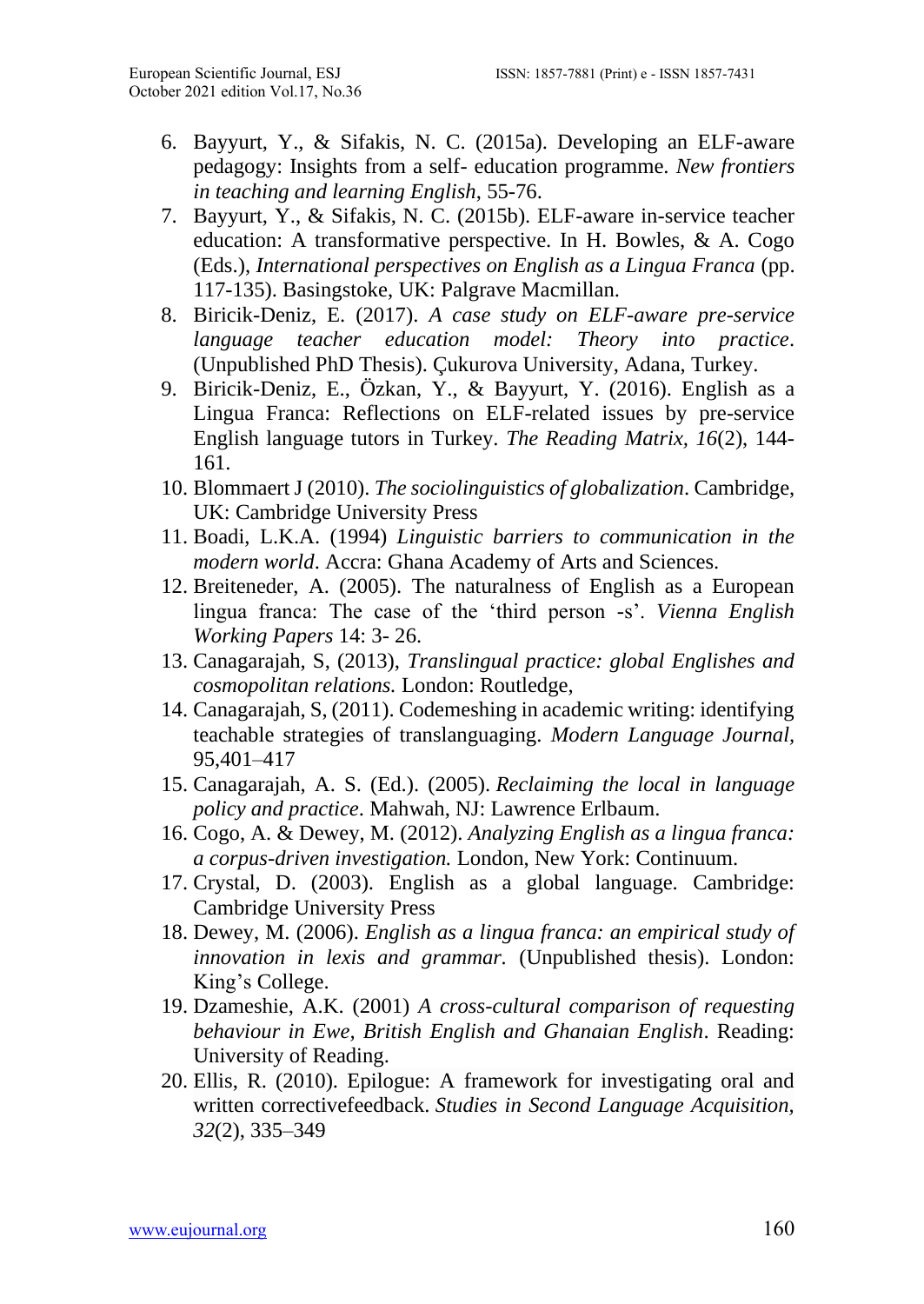- 21. Firth, A. (1996). The discursive accomplishment of normality: On conversation analysis and lingua franca English. *Journal of Pragmatics, 26*, 237-259
- 22. Giles, H., R.Y. Bourhis, P. Trudgill & A. Lewis. (1974a). The imposed norm hypothesis: a validation. *Quarterly Journal of Speech, 60*. 405– 410.
- 23. House, J (1999) Misunderstanding in intercultural communication: interactions in English as a lingua franca and the myth of mutual intelligibility. In: Gnutzmann, C (ed.) *Teaching and Learning English as a Global Language* (pp. 73-89). Tübingen: Stauffenburg
- 24. Illés, É. & Csizér, K. (2015). The disposition of Hungarian tutors of English towards the international use of the English language. In D. Holló & K. Károly (Eds.), *Inspirations in foreign language teaching: Studies in applied linguistics, language pedagogy and language teaching* (pp. 170-183). London, UK: Pearson Education.
- 25. Jenkins, J. (2015). Repositioning English and multilingualism in English as a Lingua Franca. *Englishes in Practice*, 49-85.
- 26. Jenkins, J. (2015a). *Global Englishes: A resource book for students*, (3rd ed.). Abingdon: Routledge.
- 27. Jenkins, J. (2007). *English as a lingua franca: attitudes and identity*. Oxford: Oxford University Press.
- 28. Jenkins, J. (2000). *The phonology of English as an international language*. Oxford: Oxford University Press.
- 29. Kalocsai, K. (2014). *Communities of Practice and English as a Lingua Franca*. Berlin: de Gruyter Mouton.
- 30. Keleve, M. (1995). Needs analysis for learners of English in Ghana in relation to language goals. *ITL Review of Applied Linguistics*, 1, 109- 110.
- 31. Kemaloğlu-Er, E. (2017). *Integrating ELF-awareness into pre-service teacher education: Insights from theory and practical experience.* (Unpublished thesis). Boğaziçi University, Istanbul, Turkey.
- 32. Kemaloğlu-Er, E., & Bayyurt, Y. (2018). ELF-awareness in teaching and teacher education: Explicit and implicit ways of integrating ELF into the English language classroom. In N.C. Sifakis & N. Tsantila (Eds.), *English as a lingua franca for EFL contexts* (pp. 159-174). Bristol: Multilingual Matters.
- 33. Kirkpatrick, A. (2006). Which model of English: Native-speaker, nativized, or lingua franca? In R. Rubdy & M. Saraceni (Eds.), *English in the world: Global rules, global roles*. (pp. 71-83) London: Continuum Press.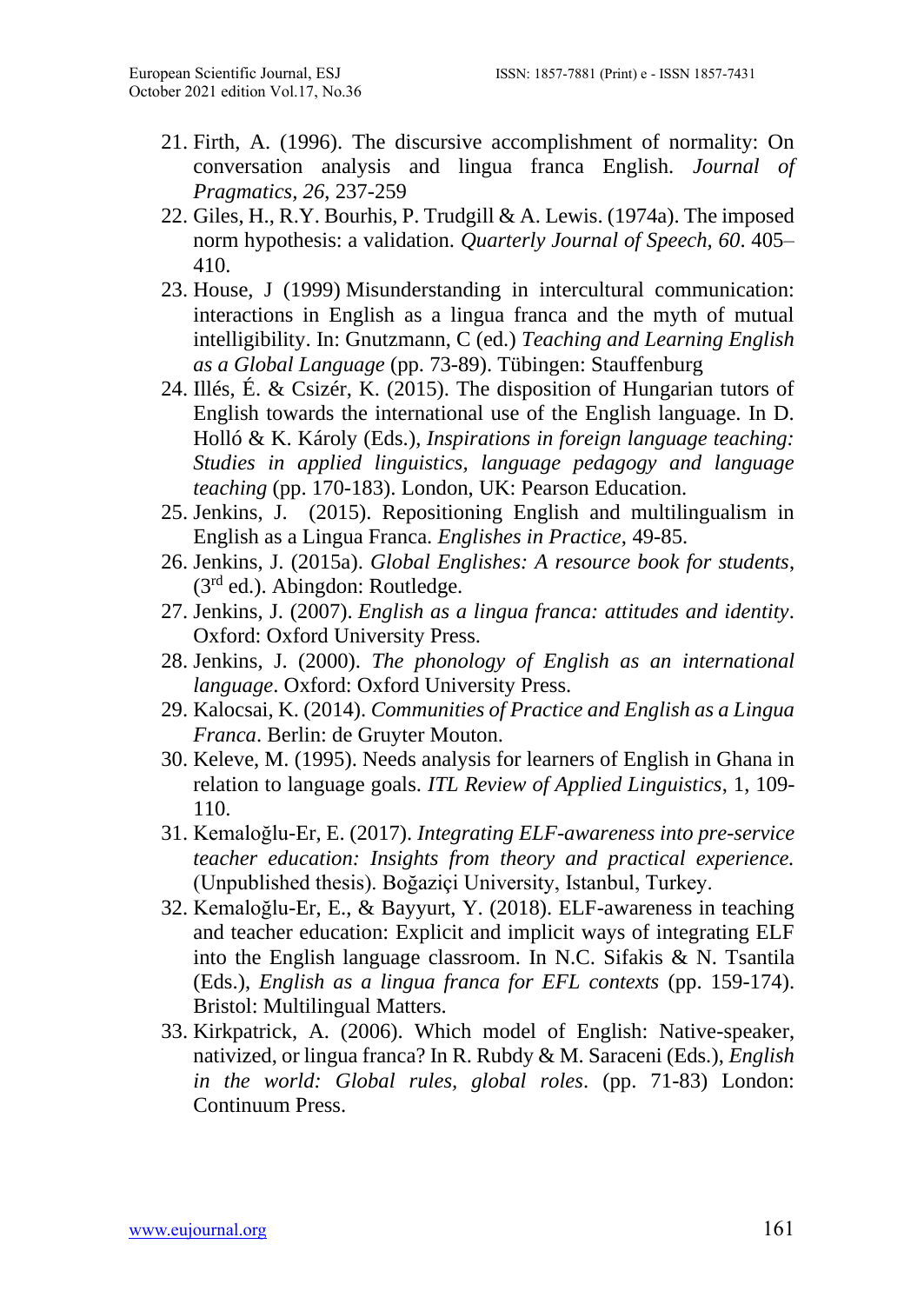- 34. Kohn, K. (2015). A pedagogical space for ELF in the English classroom. In Y. Bayyurt and S. Akcan (Eds). *Current perspectives on pedagogy for ELF* (pp.51-67). Berlin: De Gruyter Mouton
- 35. Kramsch, C. (2014). Teaching foreign languages in an era of globalization. *The Modern Language Journal, 98*(1), 296-311.
- 36. Kramsch, C. (2009). Third culture and language education. In: Vivian Cook (ed.), *Language teaching and learning,* (pp.233-254). London: Continuum.
- 37. Leung, C. (2013). The "social" in English Language Teaching: abstracted norms versus situated enactments. *Journal of English as a Lingua Franca, 2*(2), 283-313.
- 38. Long, M. (1991). Focus on form: A design feature in language teaching methodology. In K. de Bot, R. Ginsberg, & C. Kramsch (Eds.), *Foreign language research in cross-cultural perspective*, 39–52. Amsterdam: John Benjamins.
- 39. Lopriore, L. (2016). *ELF in teacher education: A Way and Ways. Intercultural Communication*. New Perspectives from ELF.
- 40. Lyster, R. & Saito, K. (2010). Effects of oral feedback in SLA classroom research: A meta- analysis. *Studies in Second Language Acquisition, 32*, 265–302.
- 41. Mauranen, A. (2012). *Exploring ELF: Academic English shaped by non-native speakers*. Cambridge: Cambridge University Press.
- 42. Mauranen, A. & Ranta, E. (eds.) (2009). *English as a lingua franca: studies and findings*. Newcastle upon Tyne: Cambridge Scholars.
- 43. McKay, S.L (2000). Teaching English as an International Language: Implications for Cultural Materials in the Classroom. *TESOL journal, 9*(4), 7-11.
- 44. Meierkord, C. (2002). Language stripped bare' or 'linguistic masala'? Culture in lingua franca communication. In K. Knapp & C. Meierkord (Eds.), *Lingua franca communication* (pp. 109- 134). Frankfurt am Main: P. Lang.
- 45. Mortensen, J. (2013). Notes on English used as a lingua franca as an object of study. *Journal of English as a Lingua Franca, 2*, 25-46.
- 46. Pennycook, A. (2001). *Critical applied linguistics: A critical introduction*. Mahwah, NJ: Lawrence Erlbaum.
- 47. Quarcoo, E. (1994). The English language as a MODERN Ghanaian artefact. *Journal of Black Studies, 24*(3), 329-343.
- 48. Quirk, R., Greenbaum, S., Leech, G. & Svartvik, J. (1972). *A grammar of contemporary English.* London: Longman.
- 49. Sackey, J. (1997). The English Language in Ghana: A historical perspective. In M.E. Kropp Dakubu (ed.) *English in Ghana* (pp.126- 139). Accra: GESA.